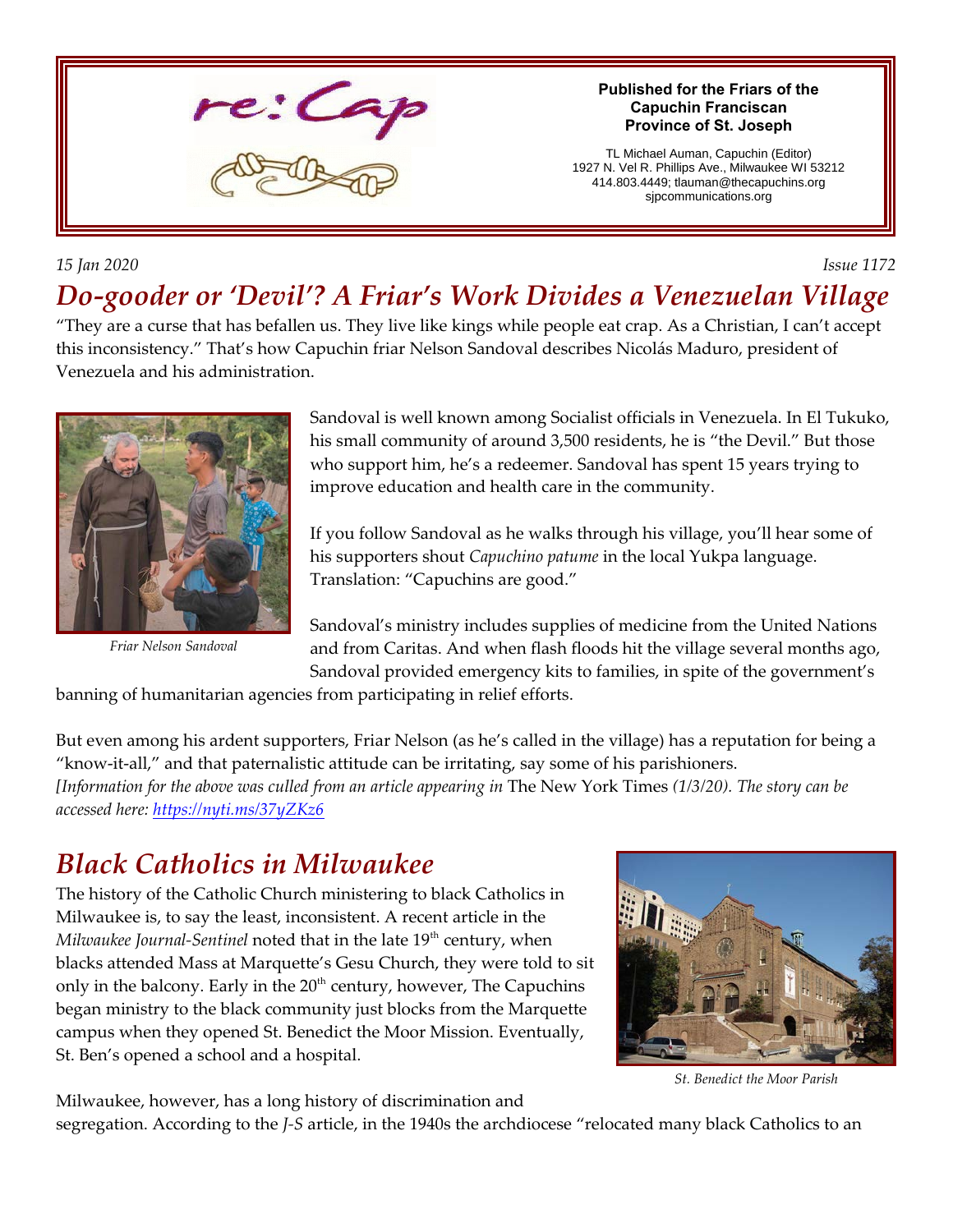abandoned church, which — under Capuchin leadership — was fixed up and named Blessed Martin de Porres. A thriving set of programs was established."

Two parishes with the highest numbers of blacks are St. Martin de Porres (formerly the Capuchin parish called St. Elizabeth) and St. Francis of Assisi. Mass attendance at St. Martin de Porres has seen a steep decline, while only St. Francis of Assisi has had an increase: up 37%.

In addition to a vibrant ministry at St. Francis Church, the Capuchins in Milwaukee continue their outreach to the black community at St. Benedict the Moor Parish where hot meals are served six evenings a week, and where guests can access a number of resources, including health care and legal assistance. A long-standing Capuchin ministry at The House of Peace provides direct services and counseling.

"Today, the black Catholic community [in Milwaukee] as a whole faces issues that have been festering for decades," noted the *J-S* article. "The population is aging and dwindling, and the parishes work with few resources." The Capuchins and their partners-in ministry continue their commitment to serving Milwaukee's central city population.

## *Rosa Parks Peace Camp Builds Relationships, Community, and Nonviolence*

*By Parina Davis-Usher Staff member, Rosa Parks Peace Camp*

*Ed note: Every summer the Capuchin Soup Kitchen in Detroit hosts a Peace Camp where children and youth are invited to come and learn about nonviolent conflict resolution, expressing their feelings through art and dance, plus other creative outlets like videography. This empowers and inspires these children to become peacemakers in their community.*

The Rosa Parks Children and Youth Program Peace Camp is a beautiful experience, where participants interact, create, and learn about and from others. The theme for Peace Camp is, of course, peace; but our camp centers around relationships: relationships with ourselves, between ourselves and others, and between ourselves and the world. Peace Camp also focuses on how we relate to the world and nature, and how we can help the earth. For three weeks, children and youth engage with music, art, dance, and conflict resolution.



*Parina Davis-Usher tutors with the Rosa Parks Program*

Through music, participants learn songs to uplift and motivate themselves and others through lyrics and music history. Children and youth are encouraged to remix music to make it their own, expressing

their voice through music. Participants also learned about movement, control, emotion, and creativity through Praise and Hip-Hop dance.

Through art, children and youth created projects centered on self-confidence, self-esteem, and healthy interaction with friends, family, neighbors, and the community. In the morning group, ages six through nine, children learned healthy ways to release anger and calm themselves through games, meditation, and yoga.

The afternoon group, ages10 through 12, created short films using a skill called stop motion animation. Stop motion animation, also called "stop frame animation," captures one frame at a time, with physical objects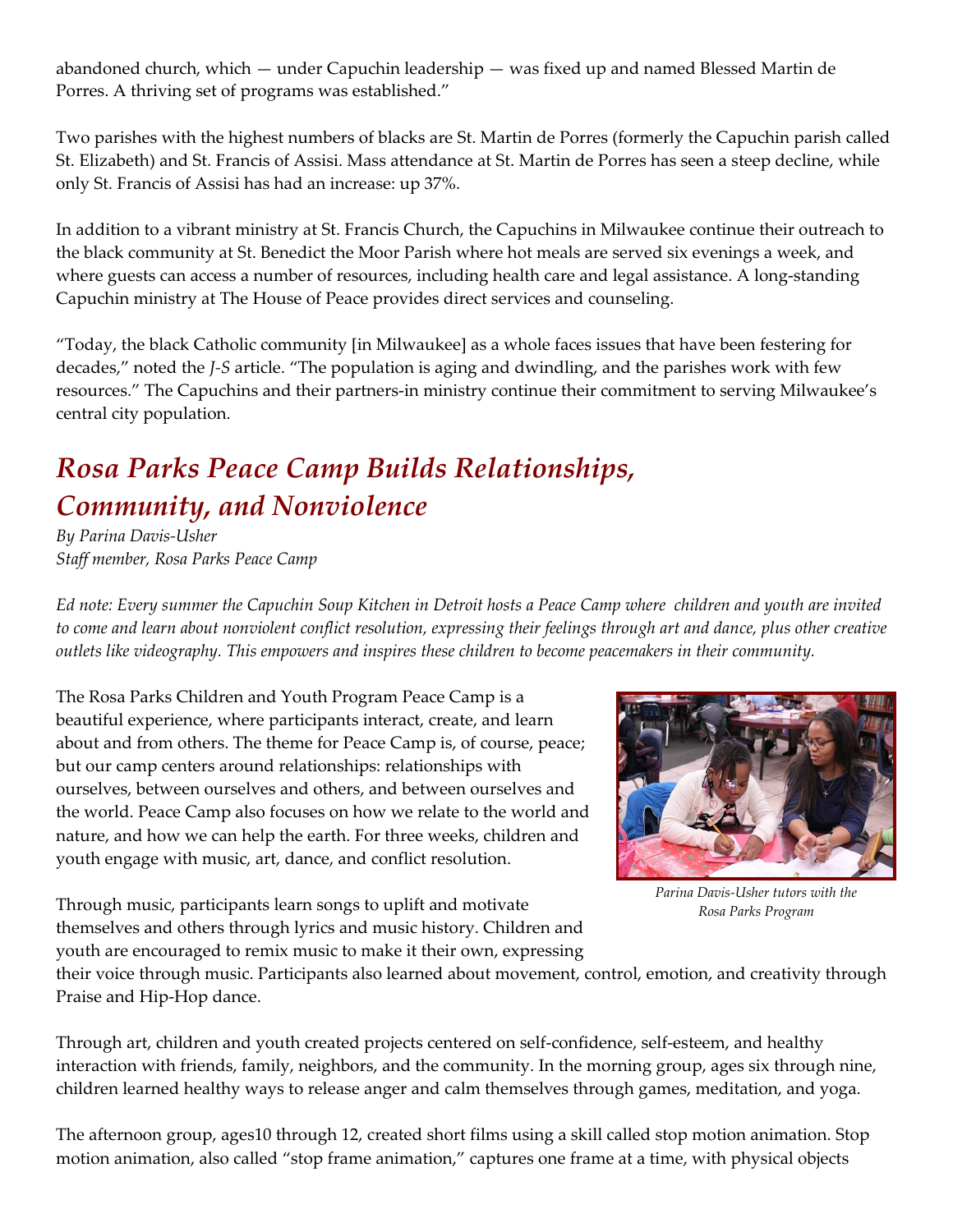moved in-between frames. When the sequence of images is played back rapidly, it creates the illusion of movement. The youth wrote skits and created characters describing healthy ways to manage conflict.

Every summer, our younger and older groups take field trips. This year, the younger group visited the Impression 5 science museum in Lansing. At the museum, children ran a science experiment and learned about dental hygiene, healthy eating habits, and electricity. The older group learned the history of electricity, as well as what life was like without the technologies that we appreciate today. The camp ended with the Peace Camp Grammys, where each group displays their talents and what they have learned. The children and youth, as well as our staff and volunteers, enjoyed every moment we spent with one another. We ended our summer just as it began, with excitement!



## *Quick Review*

*by Richard Hart*



**Peter Feuerherd** 

Peter Feuerherd's *The Radical Gospel of Bishop Thomas Gumbleton* models what authentic religious authority is when carried out in a courageous and humble way. Gumbleton gradually became an advocate for marginalized groups, and Daniel Berrigan was instrumental in encouraging him to become more involved in social issues. Gumbleton is a tireless and prophetic inspiration for all those trying to follow the Gospel call to non-violence, justice, peace, the homeless, victims of sex abuse, welcoming LGBTQ people, especially once he found out that his own brother was gay, and his mother asking him if his brother was going to hell. He became a founding president of Pax Christi USA and helped draft the U.S. bishops' historic pastoral letter on nuclear war, and was an opponent of the Vietnam War, plus an ambassador for peace. He faced many criticisms from fellow bishops. Even the *New Oxford Review* wrote that "He practices what he preaches and is very generous to the poor, a heart of gold to a fault."

### *New Pews and Restored Floor!*



*Before After*



Mark Joseph Costello (local minister, Montana) recently designed pews for St. Xavier Church, and uncovered the wood floor. "What struck me when parishioners saw the restored original rustic fir floor," said Mark Joseph, "was the comment that 'my grandparents used to walk on this floor' and other comments about faithful ancestors that came to the church. Actually, the floor has always been there, though covered with layers of tile and carpet, but the idea of uncovering a closer connection to the

ancestor's world was not the reaction I was expecting – in fact I wasn't sure how the people would feel. As the parishioners piled in with the snow swirling and the mud forming on the outside steps, I saw some real efforts to use the mats to clean their shoes! My fear that I was imposing a 'white guy's' taste has given way to the realization that this 1888 church is a rekindled source of pride for the people here."